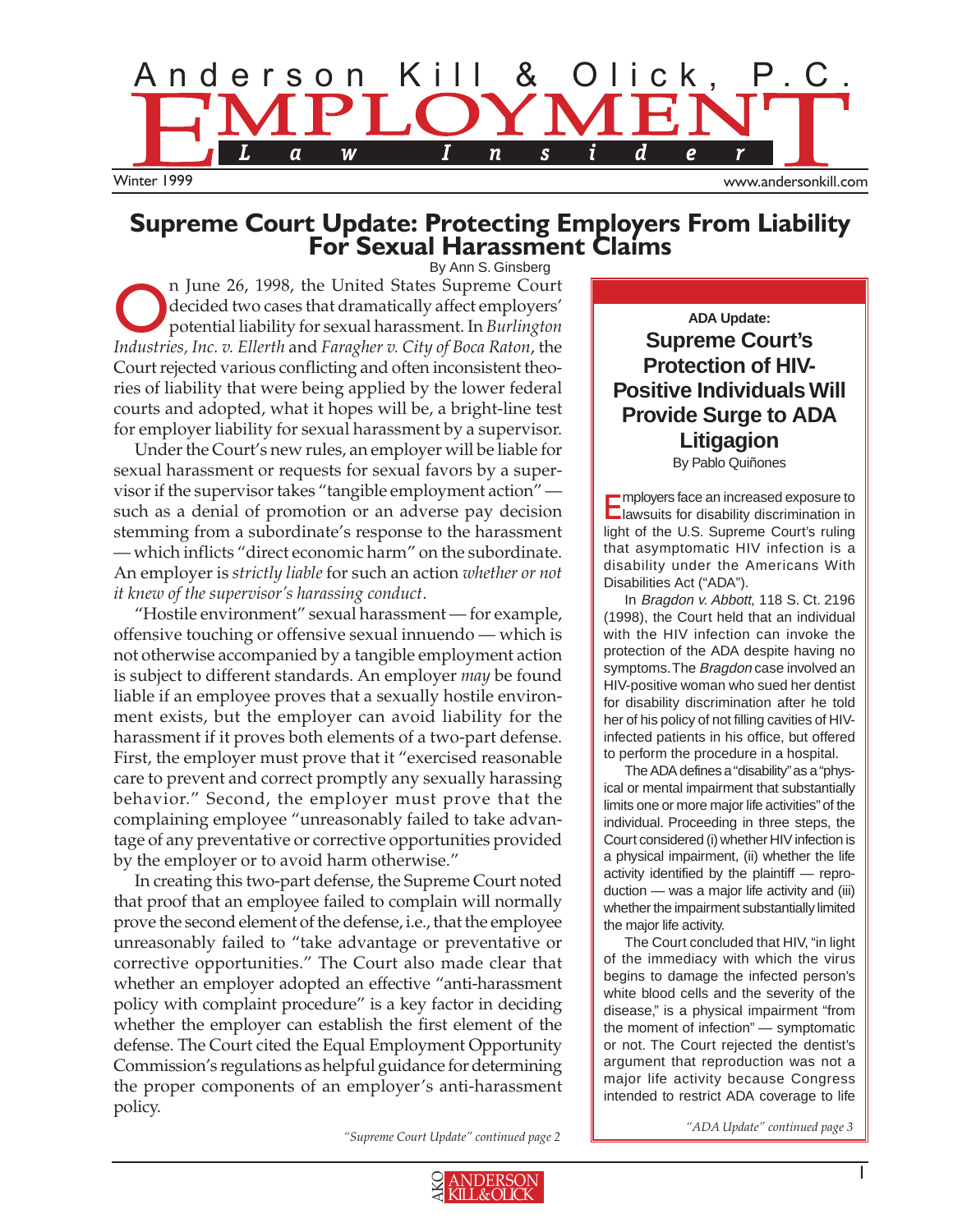### *"Supreme Court Update" continued*

While a number of issues in sexual harassment law remain to be clarified, the following tips should help to protect an employer against liability.

- Draft a comprehensive anti-harassment policy, including a procedure for reporting complaints and a provision against retaliation for complaining employees.
- Disseminate the company policy and require that employees sign a statement affirming that they have read the policy and agree to abide by its terms.
- Post the policy on bulletin boards in kitchens, coffee rooms or other meeting locations.
- Conduct company-wide training sessions with mandatory yearly attendance by all employees. The goal of these sessions is to instruct employees on what constitutes harassment, background of laws, pertinent examples and procedures for reporting complaints.
- Hold an additional annual meeting to educate supervisors and managers on recognizing harassment and their role in enforcing the policy and the consequences to them and the company if they engage in any prohibited activities.
- After completing the training program, each employee should sign a statement, affirming that: he or she will not engage in harassing behavior at work; and he or she will report immediately any incident of harassment which is either witnessed or experienced.
- For larger companies, set up an employee hot-line, where employees can lodge complaints.
- Set up internal procedures for investigation: a. Investigations should be conducted by an objective, disinterested party;
	- b. The person investigating the complaint should interview both parties and determine whether anyone else witnessed or has information regarding the alleged incident;
	- c. Determine appropriate response (e.g., warning, transfer, demotion, dismissal). The company's response should be communicated to the complaining employee and the employee accused of harassment;
	- d. If the complaint was justified, do whatever is necessary to make the complaining

employee whole (e.g., reinstatement, pay for vacation time taken off due to the harassment, unfavorable evaluations resulting from harassment should be removed from file);

- e. Carefully document investigation, decision and supporting facts for later reference in case of litigation or subsequent complaints; and
- f. Make follow-up inquiries to ensure that the complaining employee does not suffer retaliation and that the harassing conduct does not continue.
- Consider purchasing employment practices liability insurance.

### *Practical Advice*

It seems apparent that if an employer adopts, implements, publicizes, and frequently republicizes an anti-harassment policy that follows EEOC guidelines, and takes prompt action to investigate and, if necessary, remedy any complaints of harassment, the employer will, in many or most instances, avoid liability for sexual harassment by a supervisor. While a number of issues in sexual harassment law remain to be clarified N many dangers for employers still lurk N it has become evident that the creation and implementation of a comprehensive anti-harassment policy will be an employer's most important defense against liability.

Anderson Kill & Olick has developed a model anti-harassment policy and complaint procedure to help employers avoid or greatly reduce liability for sexual harassment and we would be happy to provide you with a copy upon request.

### Employment Law Update: Measure of Employer Liability Under WARN Act

#### By Benett Pine

nder the federal Worker Adjustment and Retraining Notification Act ("WARN"), an employer who fails to provide its employees sixty days advance written notice of a "plant closing" or "mass layoff" is liable for back pay for each day of the violation. The issue of whether the measure of an employer's liability for

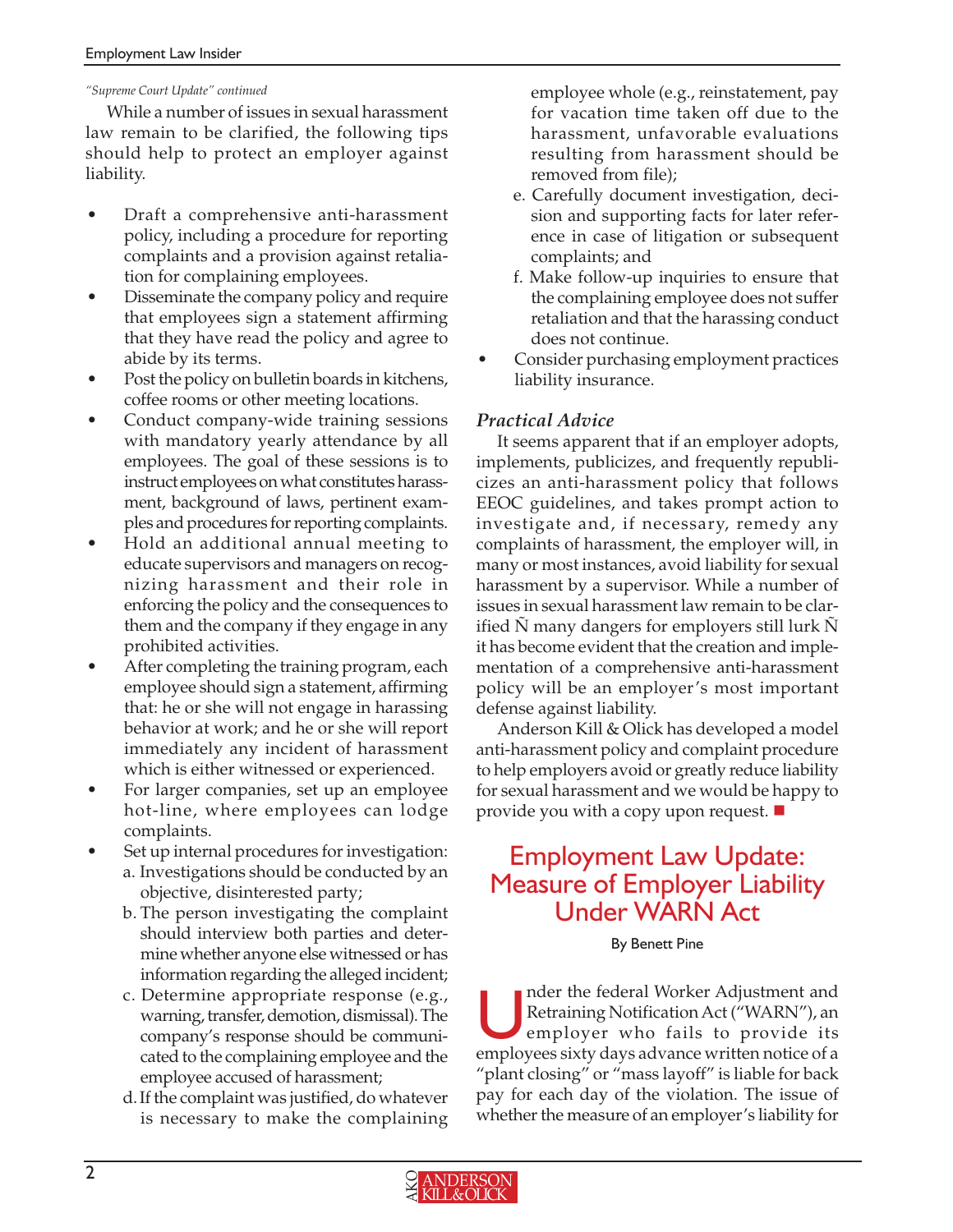violation of the WARN Act's notice requirement should be calculated based on (i) working days or (ii) calendar days has been addressed by several courts.

On October 5, 1998, the U.S. Supreme Court declined to disturb an appeals court ruling that the remedy for a violation of the WARN Act should be measured in terms of the actual work days at issue during the 60 day notice window, and not the calendar days. (*Breedlove v. Earthgrains Baking Co.*, No. 98-77, *cert. denied* 10/5/98)

The U.S. Court of Appeals for the Eighth Circuit had agreed with the vast majority of federal courts that have considered the scope of the WARN ActÕs remedy. Of the five federal appellate courts that have considered the appropriate measure of damages under the WARN Act other than the Eighth Circuit, four have used working days rather than calendar days to calculate back pay.

The issue arose from the closing of Earthgrains' baking facility in Little Rock, Arkansas. Earthgrains and its former employees agreed that Earthgrains breached the WARN Act, but disagreed over whether compensation should have included back pay based upon each calendar day the statute was violated or each working day. The Eighth Circuit affirmed the lower court's finding that Earthgrains adequately compensated its former employees when it paid them for each "working" day it was in violation of the WARN Act.

The Eighth Circuit concluded that the "plain" language of the WARN Act, which provides "back pay for each violation," is ambiguous. Although the court noted that the phrase "back pay for each violation" could include "calendar" days, such an interpretation would write "back pay" out of the statute. The court concluded that "[s]ince damages are to be measured by the wages the employee would have received," the number of working days within the violation period must be used to calculate the amount owed by the employer. By contrast, a measure of damages based on calendar days would impose a penalty on the employer, not contemplated by Congress which "did not intend to provide employees who did not receive notice more compensation than they would have received had notice been given." ■

### Practice Pointer: Lay-Off Decisions Must Be Documented

By Dona S. Kahn and Meredith Fein Lichtenberg

#### *"ADA Update" continued from p1*

**RECENT** activities of a public, economic, or daily character. **DEVELOPMENTS** working, or other activities which constitute major life Reproduction is no less important than learning, activities, reasoned the Court.

In addition, the court found that the plaintiff's HIV status substantially limited her ability to reproduce because of the potential risk to both the male partner in conceiving a child and the child itself during gestation and child birth. The Court found that, while "[c]onception and child birth are not impossible" for a person with HIV, the prospect of such reproduction was sufficiently "dangerous to the public health" to meet the definition of substantial limitation.The Court, moreover, identified six states which forbid persons infected with HIV from engaging in consensual sex with others.

Ultimately, the Court upheld the determination of the appeal court that HIV infection is a disability under the ADA and remanded the case for a determination of whether the women's HIV infection posed a significant threat to the health and safety of others so as to justify the dentist's refusal to treat her in his office.

Bragdon will have an immediate impact on disability discrimination claims. By finding that a person has a physical impairment of a major life activity when the individual has a potentially severe disease but no symptoms, the Supreme Court has lowered the bar for bringing disability discrimination claims. Indeed, a dissenting opinion by the Chief Justice of the Court cautioned that the Court was inviting claims by "every individual with a genetic marker for some disease . . . because of some possible future effects." For employers' sake, courts likely will not take Bragdon to the logical extreme suggested by the dissent. Moreover, numerous courts have ruled that employers have no liability for discrimination on the basis of a disability of which they are unaware. Nevertheless, individuals who make employment decisions based on an employee's medical condition or health status should be justifiably concerned about the Court's extension of the ADA to protect individuals who have no symptoms of a disabling condition.

**n** a recent decision by the U.S. District Court<br>for the Eastern District of New York, *Halfond*<br>*v. Legal Aid Society* (September 1, 1998), the n a recent decision by the U.S. District Court for the Eastern District of New York, *Halfond* court denied the employer's motion for summary judgment on the basis that the management committee which recommended lay-offs and demotions in a reduction in force at the Legal Aid Society did not adequately document its decisions. The court cited with approval a holding of a Virginia court which found that:

[A]ll that the *McDonnell Douglas* presumption of discrimination has

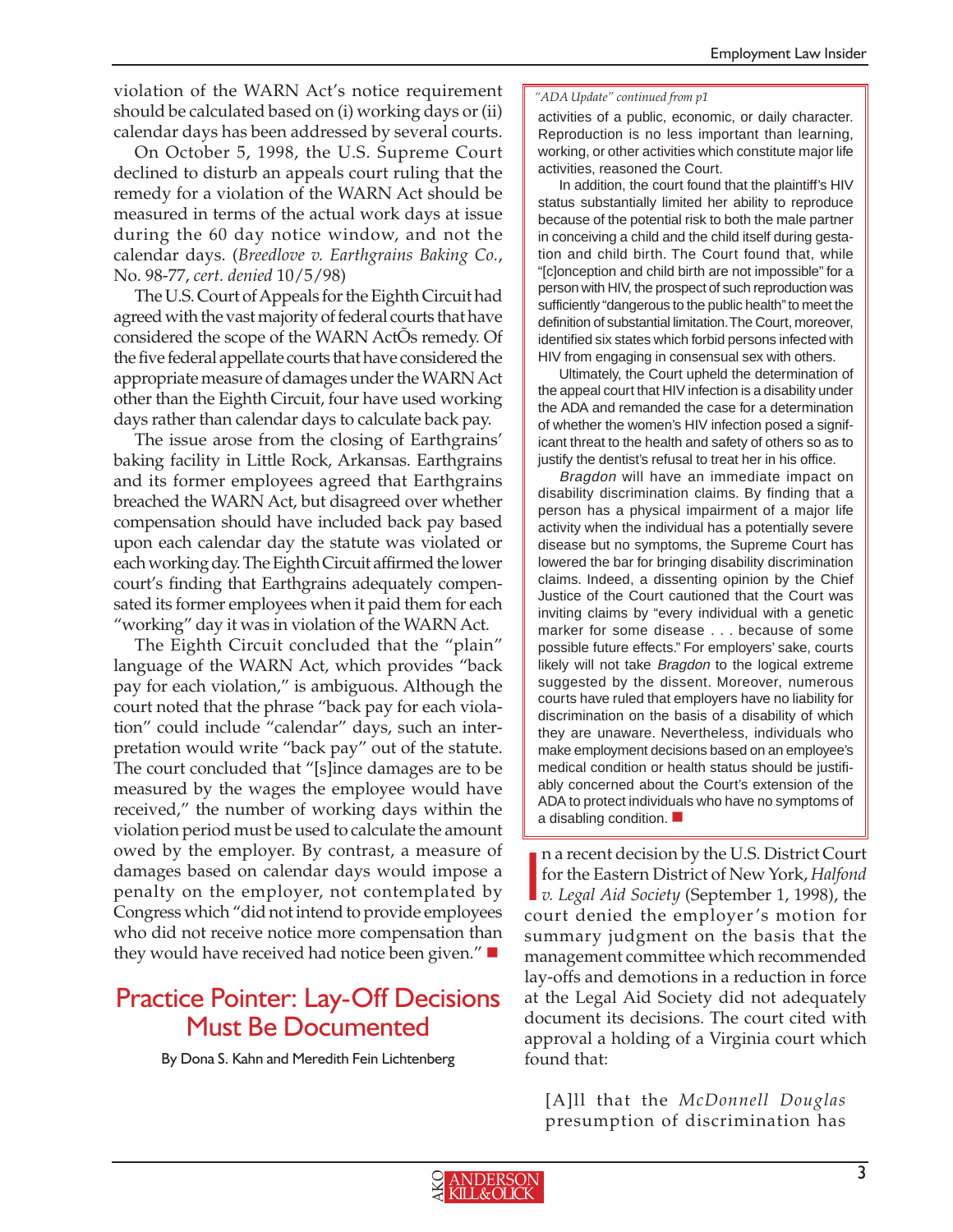required of American business and governmental agencies is that they document their employment decisions so as to leave an adequate record of nondiscriminatory bases for such actions. The [defendant] here failed to live up to that very minimal obligation an obligation imposed both by law and by practical business necessity.

Although the Legal Aid Society alleged that the terminated employees had been evaluated on specific job-related criteria, it did not provide contemporaneous documentation of plaintiffspecific evaluations. Moreover, the court found the "Legal Aid's vague and ambiguous explanation[s]" insufficiently clear to give the plaintiffs "a full and fair opportunity to demonstrate pretext."

The Halfond decision confirms our firm's experience conducting employment discrimination trials before juries, which find lack of documentation suspicious, and underscores the need for companies to take pains to document the criteria it uses to make decisions and the reasons for applying those criteria to a particular employee and other similarly situated employees.  $\blacksquare$ 

## Negligent Retention Claim Falls Outside Employment Practices Liability Exclusion

By Pablo Quiñones

female employee brought an action against her male supervisor and her employer, alleging that the supervisor placed his hands on her neck and made sexual comments to her while at work. Her complaint contained three counts. The first count was against the supervisor personally for battery. The second count was against her employer on a vicarious liability theory for her supervisor's battery. The third count, also against her employer, was for negligent retention of her supervisor.

The employer made a timely claim for insurance coverage to Continental Insurance Company. Continental originally defended the employer but later withdrew its defense and moved for summary judgment because of an "employmentrelated practices exclusion" in the employer's insurance policy. The exclusion precluded coverage for, among other things, injuries arising

out of a refusal to employ, a termination of employment, harassment and other employmentrelated acts or omissions. At issue was whether the exclusion precluded coverage for the negligent retention claim against the employer.

The insurance company contended that the employee's injury arose out of harassment, and therefore, fell within the exclusion. The court rejected the insurance company's argument on two grounds. First, none of the claims against the employer were for harassment. Second, the employee's injury against the employer arose out of its negligence and not its battery. Since the policy contained a severability clause which required the court to look to each claim against each defendant separately, the court held that the negligent retention claim did not fall under the employment practices exclusion. *Mactown, Inc. v. Continental Ins. Co.*, 716 So. 2d 289 (Fla. Dist. Ct. App. 1998). ■

### Employers Face Potential Exposure When Making Decisions Based On Subjective Factors

#### By Bennet Pine

mployers wishing to reduce the size of their<br>work force or making other business decisions involving transfers, promotions or<br>demotions and enter delia prefer to retain and mployers wishing to reduce the size of their work force or making other business decidemotions, understandably prefer to retain or reward their "better" employees. As a result, such decisions usually are made on an employer's perception of its employees' relative performance or job qualifications. As employment attorneys, we routinely advise our clients that the system used to evaluate employee performance must be unbiased and applied in a uniform manner. If an employer's decision among employees is based on objective or other measurable factors Ñ such as seniority or volume of sales generated — it will be easiest for an employer to rebut an inference of discrimination (race, age, sex, etc.), by demonstrating its decisions were based on legitimate business reasons.

All too often, employers face problems when they attempt to terminate an (often long term) employee on the basis of "poor performance" when the record fails to support the employer's justification because one or more of the following factors are present: